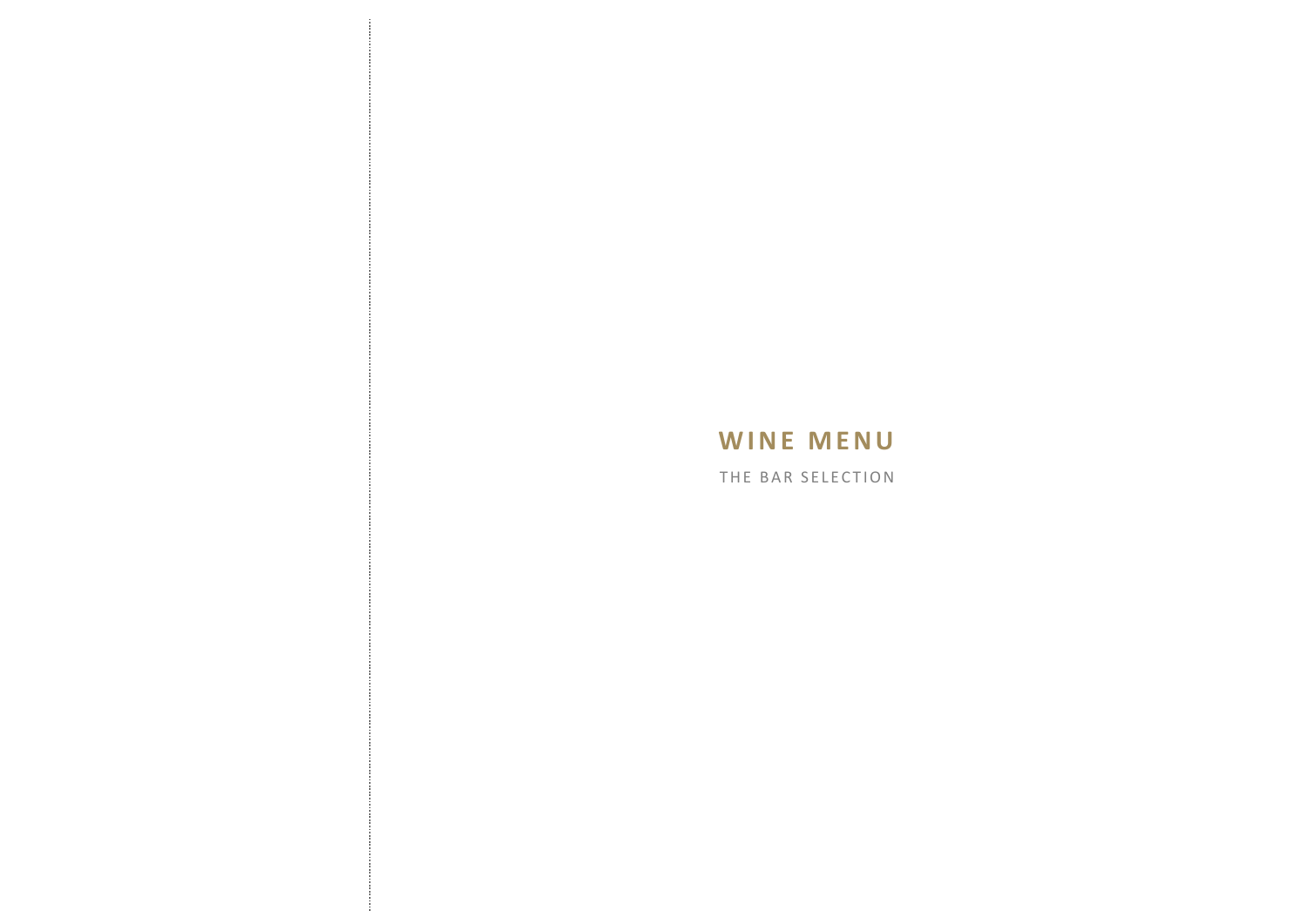### **W I N E M E N U**

THE BAR SELECTION

#### **L U X U R Y P O U R S**

The Bar at Park Hyatt Bangkok offers the rare opportunity to taste fine wines from some of the world's most acclaimed wineries. Bordeaux is considered the leading fine wine region in the world and delights wine lovers with its rich cultural heritage.

The carefully selected array of fine wines served at The Bar, displays some highlights of this region in Southwest France. The opportunity to taste these remarkable masterpieces is unprecedented in Bangkok.

Wine preservation systems available today give us the freedom to pour, and enables our guests to taste, a variety of luxury wines rarely offered by the glass. A unique technology keeps the cork in place, while allowing the wine to flow, protecting the wine from oxidation so that every drop tastes exactly as if the bottle was just opened.

Without committing to a full bottle, you can taste and pair your wines by the glass and discover some of the finest rarities in our cellar.

> Sabine Delettre Nakamura Beverage Manager, Park Hyatt Bangkok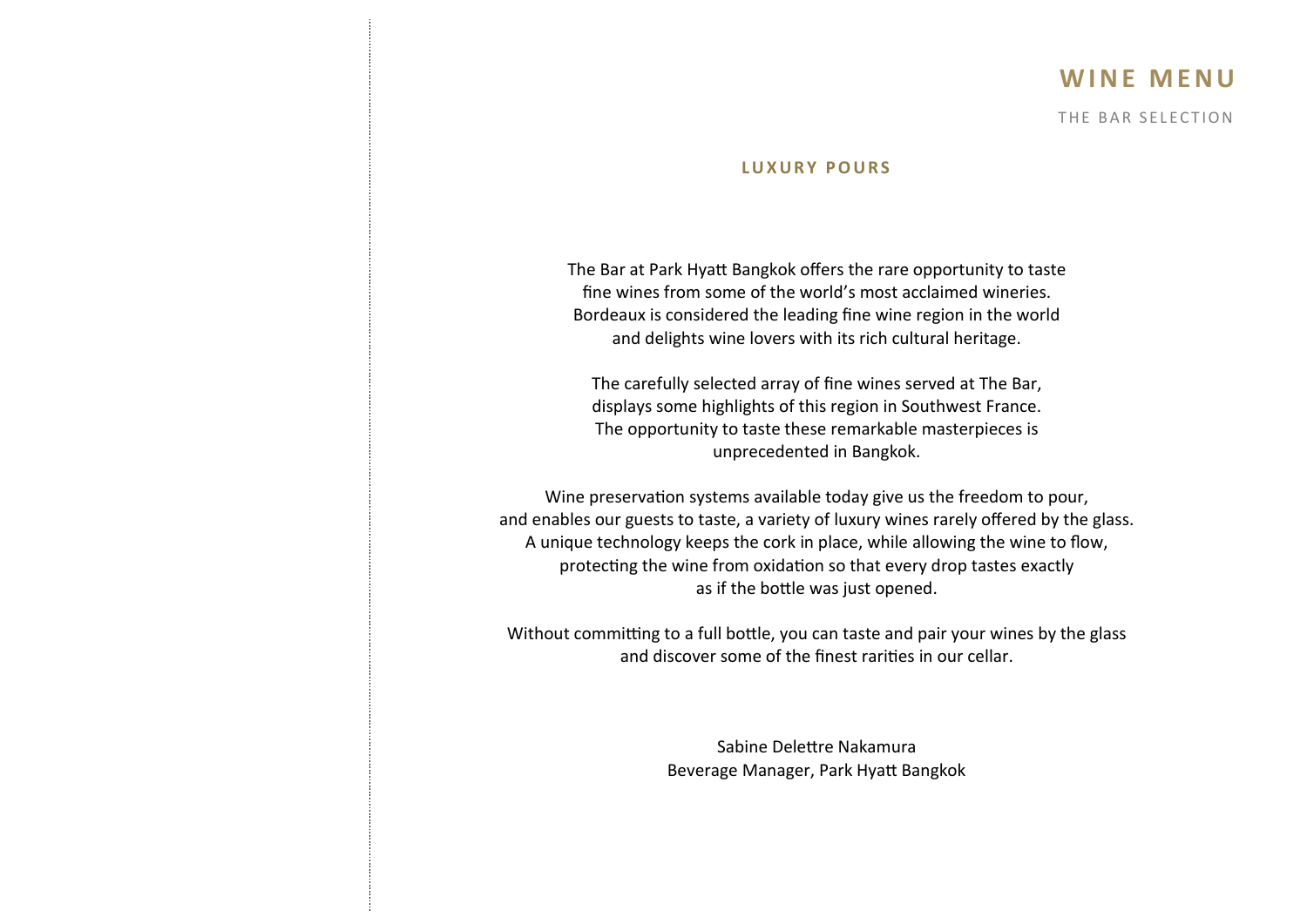|                                                                                                                    | <b>WINE MENU</b>  |
|--------------------------------------------------------------------------------------------------------------------|-------------------|
|                                                                                                                    | THE BAR SELECTION |
| <b>LUXURY POURS SELECTION</b>                                                                                      | 150ml   750ml     |
| France - Bordeaux - Left Bank - The Médoc                                                                          |                   |
| Saint-Estèphe                                                                                                      |                   |
| 2014 Château Montrose, Le Saint-Estèphe de Montrose<br>Merlot   Cabernet Sauvignon                                 | $1,020$   5,100   |
| 2016 Château Cos d'Estournel, Les Pagodes de Cos<br>Cabernet Sauvignon   Merlot   Cabernet Franc   Petit Verdot    | $2,620$   13,100  |
| <b>Pauillac</b>                                                                                                    |                   |
| 2016 Château Lynch Bages, Echo de Lynch Bages<br>Cabernet Sauvignon   Merlot                                       | 2,000   10,000    |
| 2011 Château Lafite Rothschild, Carruades de Lafite<br>Cabernet Sauvignon   Merlot   Cabernet Franc   Petit Verdot | 37,000            |
| 2012 Château Latour, Les Forts de Latour<br>Cabernet Sauvignon   Merlot   Cabernet Franc   Petit Verdot            | 42,500            |
|                                                                                                                    |                   |

 $\frac{1}{2}$ 

÷

*All prices are in local currency, subject to 10% service charge and 7% VAT*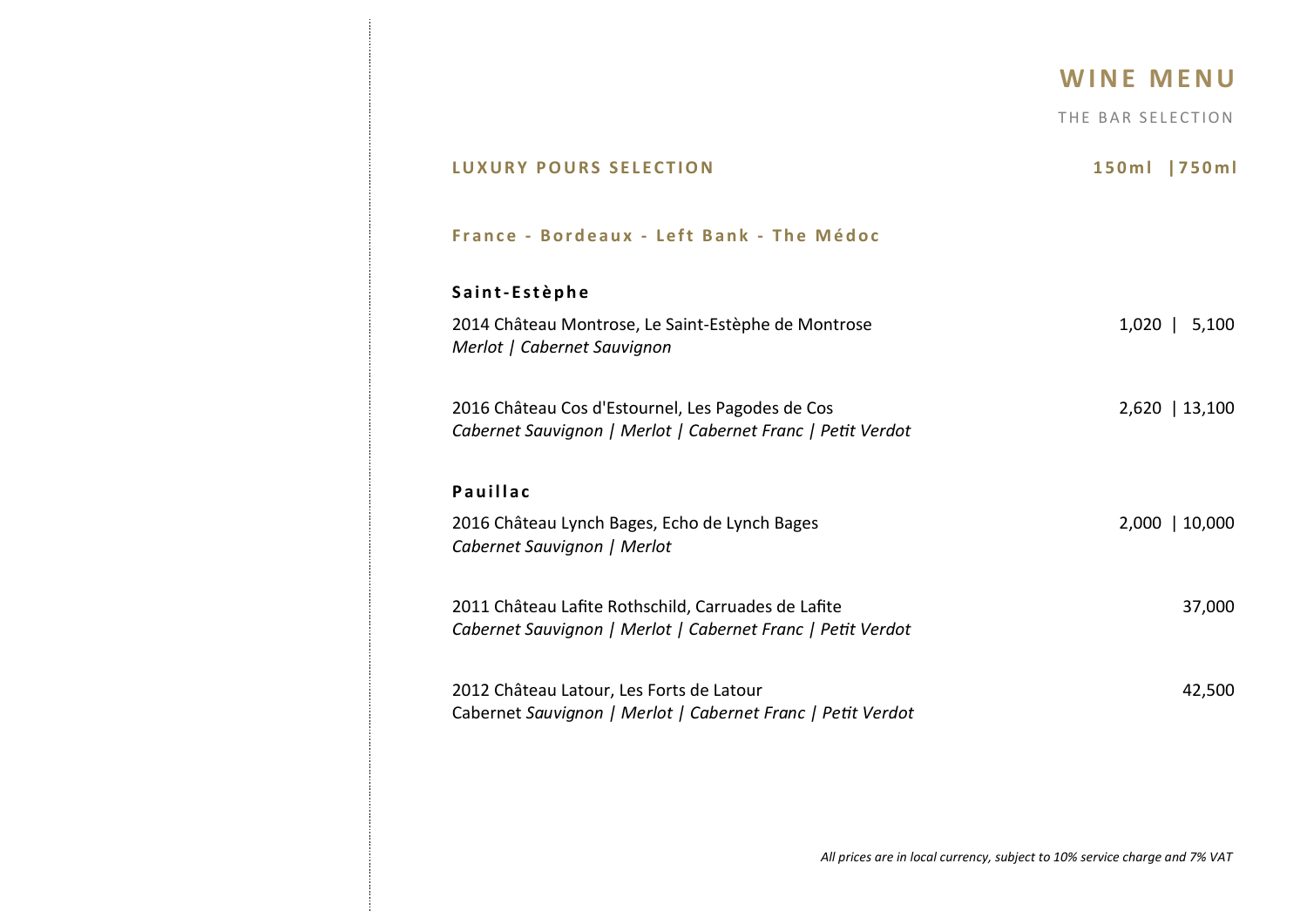THE BAR SELECTION

| <b>LUXURY POURS SELECTION</b>                                                                                          | 150ml<br>  750 m l                                                     |
|------------------------------------------------------------------------------------------------------------------------|------------------------------------------------------------------------|
| France - Bordeaux - Left Bank - The Médoc                                                                              |                                                                        |
| Saint-Julien                                                                                                           |                                                                        |
| 2014 Château Ducru-Beaucaillou, La Croix Ducru-Beaucaillou<br>Cabernet Sauvignon   Merlot   Petit Verdot               | 2,120   10,600                                                         |
| 2018 Château Talbot, Connétable Talbot<br>Cabernet Sauvignon   Merlot                                                  | 2,500   12,500                                                         |
| Margaux                                                                                                                |                                                                        |
| 2013 Château Rauzan-Ségla, Ségla<br>Cabernet Sauvignon   Merlot   Petit Verdot   Cabernet Franc                        | $1,250$   6,250                                                        |
| 2015 Château Cantenac Brown, BriO de Cantenac Brown<br>Cabernet Sauvignon   Merlot   Cabernet Franc                    | $1,440$  <br>7,200                                                     |
| 2015 Château Palmer, Alter Ego de Palmer<br>Merlot   Cabernet Sauvignon   Petit Verdot                                 | 2,740   13,700                                                         |
| 2007 Château Margaux, Pavillon Rouge du Château Margaux<br>Cabernet Sauvignon   Merlot   Petit Verdot   Cabernet Franc | 24,300                                                                 |
|                                                                                                                        | All prices in local currency, subject to 10% service charge and 7% VAT |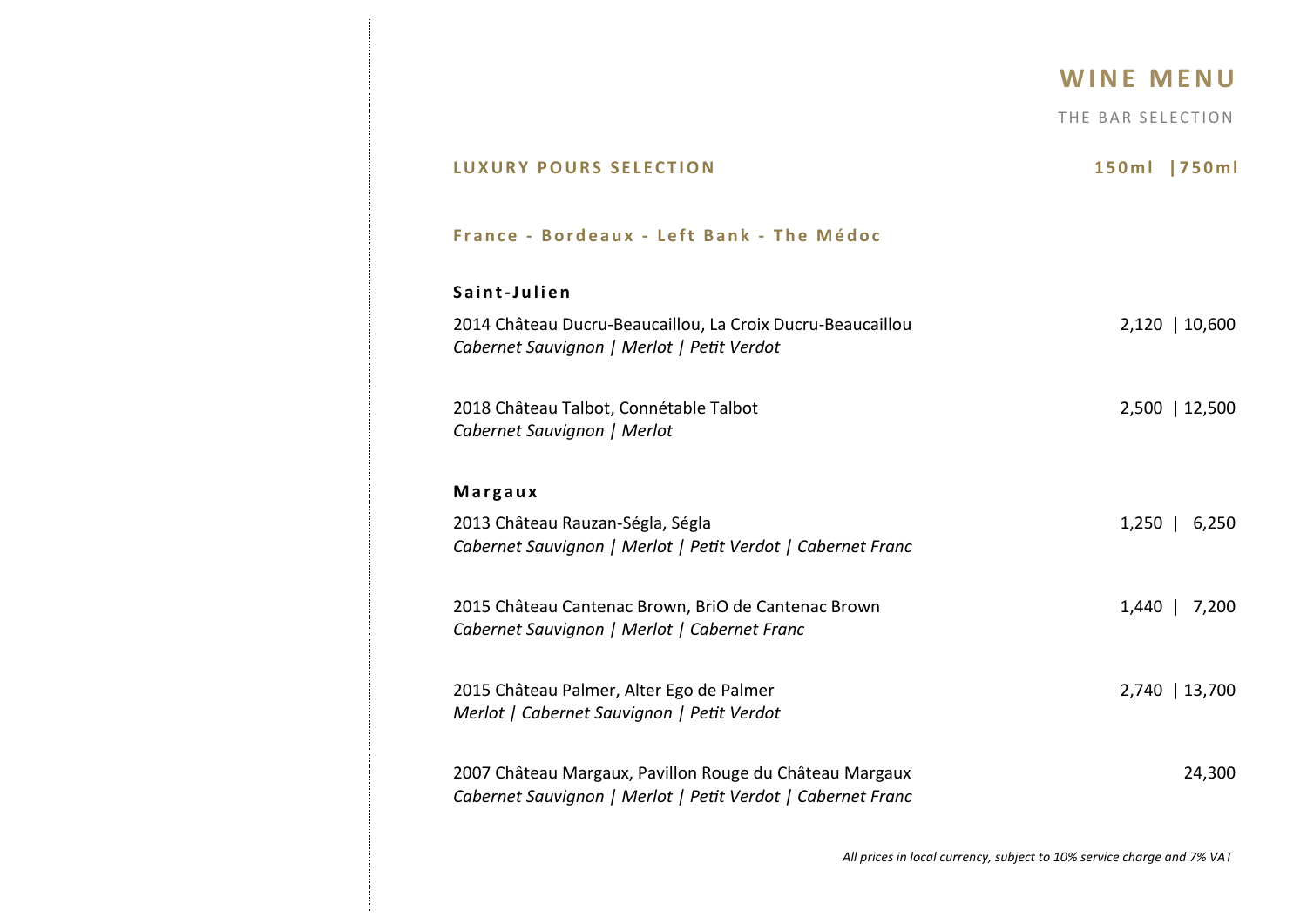THE BAR SELECTION

| <b>LUXURY POURS SELECTION</b>                                                                                     | 150ml<br>l 750 m l |
|-------------------------------------------------------------------------------------------------------------------|--------------------|
| France - Bordeaux - Left Bank - Graves                                                                            |                    |
| Pessac-Léognan                                                                                                    |                    |
| 2014 Château Pape Clément, Les Clés de Pape Clément<br>Cabernet Sauvignon   Cabernet Franc   Malbec   Merlot      | 1,410   7,050      |
| 2015 Château Haut Brion, Le Clarence de Haut-Brion<br>Cabernet Sauvignon   Merlot                                 | 32,250             |
| France - Bordeaux - Right Bank - The Libournais                                                                   |                    |
| Saint-Émilion                                                                                                     |                    |
| 2010 Hubert de Boüard de Laforest of Château Angélus, Silver Bell<br>Merlot   Cabernet Franc   Cabernet Sauvignon | 960   4,800        |
| 2013 Château Figeac, Petit Figeac Grand Cru<br>Merlot   Cabernet Sauvignon   Cabernet Franc                       | 1,600   8,000      |
|                                                                                                                   |                    |
|                                                                                                                   |                    |

Ť

÷

*All prices are in local currency, subject to 10% service charge and 7% VAT*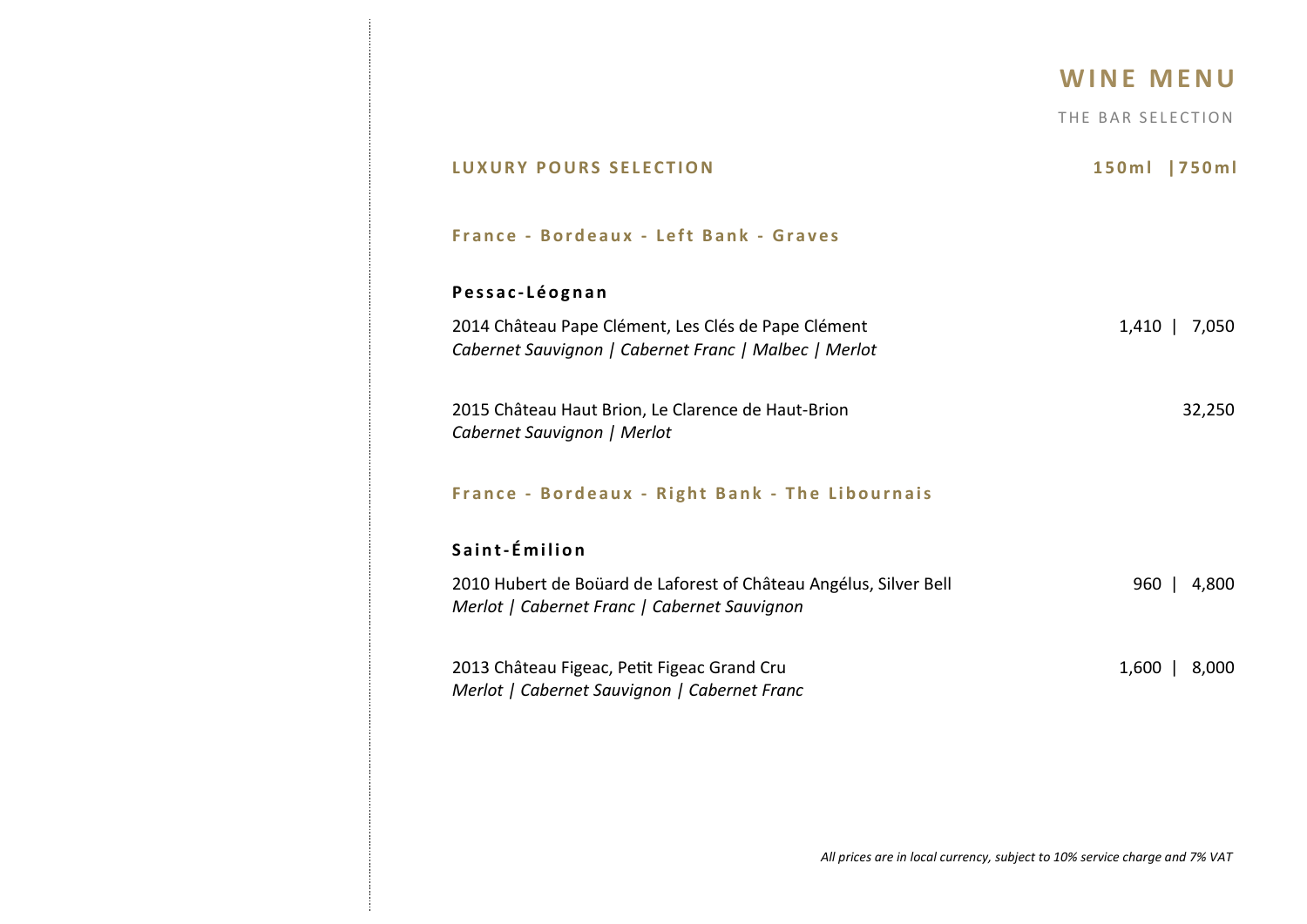THE BAR SELECTION

| <b>HOUSE WINE SELECTION</b>                                                                                     | 150ml   750ml  |
|-----------------------------------------------------------------------------------------------------------------|----------------|
| WHITE                                                                                                           |                |
| La Guardiense, Janare<br>Sannio DOP, Campania, Italy, 2020<br>Falanghina                                        | 410   1,600    |
| M. Châpoutier, Bila-Haut<br>Côtes du Roussillon Blanc, Côtes du Roussillon, France, 2019<br>Marsanne   Rousanne | 430   1,700    |
| Reichsgraf von Kesselstatt, Sommerpalais<br>Mosel, Germany, 2020<br>Riesling                                    | 480  <br>1,900 |
| <b>ROSÉ</b>                                                                                                     |                |
| Domaines Ott, By. Ott<br>Côtes de Provence, France, 2018                                                        | 420   1,790    |
|                                                                                                                 |                |
| All prices are in local currency, subject to 10% service charge and 7% VAT                                      |                |

ŧ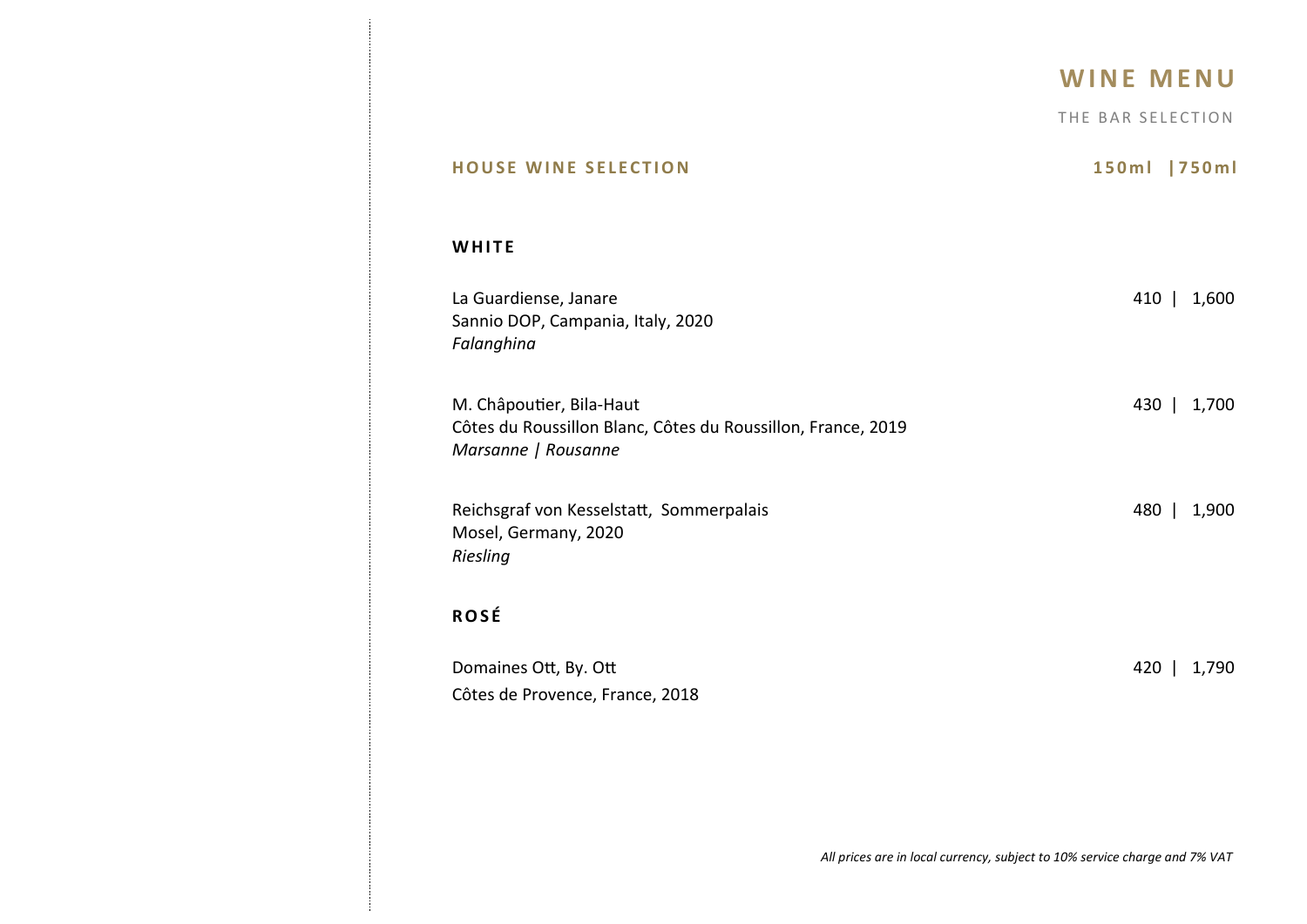THE BAR SELECTION

| <b>HOUSE WINE SELECTION</b>                                                                            | 150ml<br> 750m |
|--------------------------------------------------------------------------------------------------------|----------------|
| <b>RED</b>                                                                                             |                |
| Château La Verrière, Bordeaux Superieur Rouge<br>Bordeaux, France, 2018<br>Merlot   Cabernet Sauvignon | 480  <br>1,900 |
| M. Châpoutier, Bila-Haut                                                                               | 450            |
| Côtes du Roussillon Villages, France, 2019                                                             | 1,750          |
| Château Beausejour                                                                                     | $420$          |
| Bordeaux, France, 2016                                                                                 | 1,790          |
| Mazzei Poggio, Badiola                                                                                 | $390$          |
| Tuscany, Italy, 2017                                                                                   | 1,690          |

 $\mathbf{j}$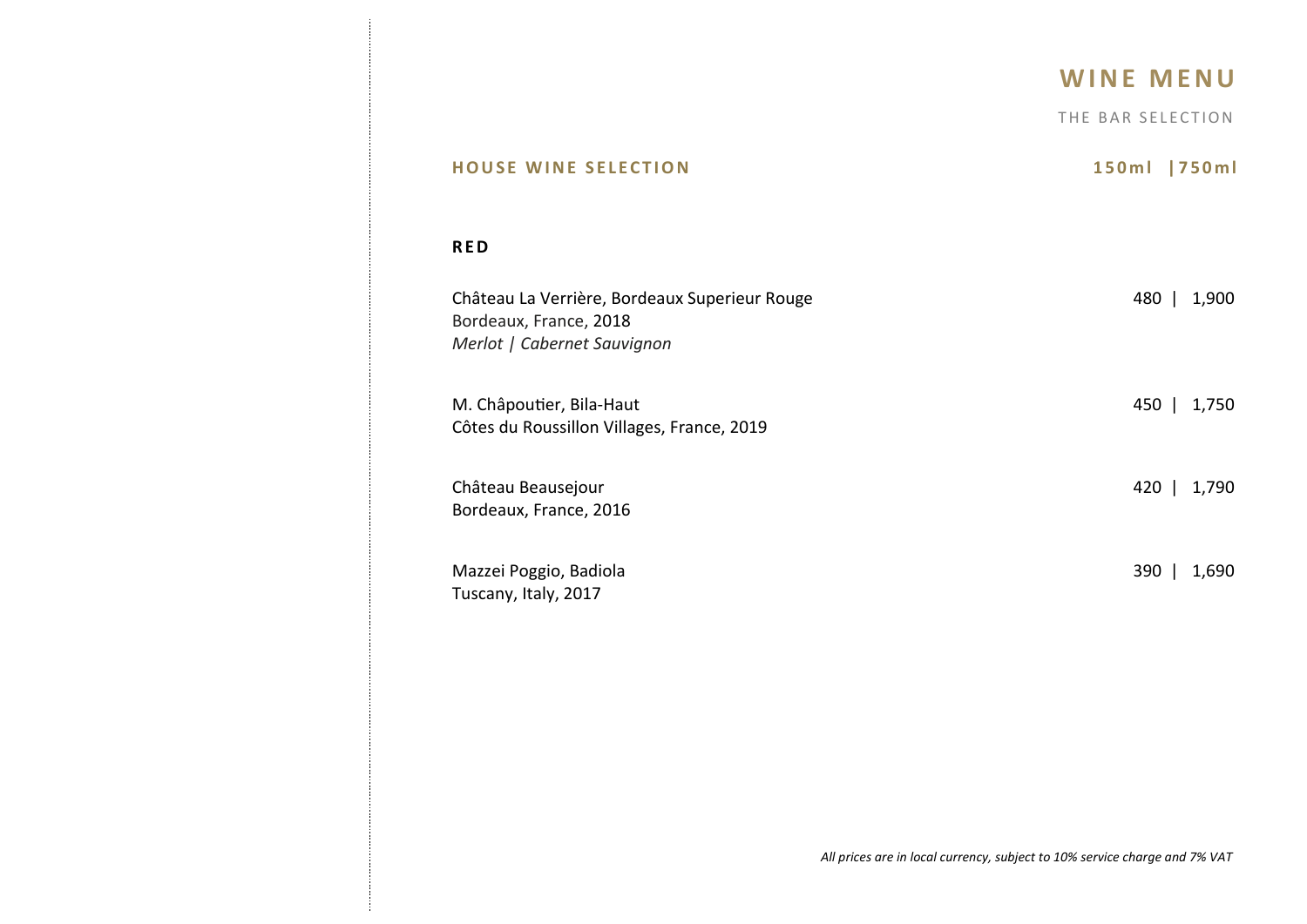### **W I N E M E N U**

THE BAR SELECTION

# NV Bollinger Special Cuvée Brut 1,180 | 5,900 NV Bollinger Rosé 2,480 | 7,400 NV Billecart-Salmon Brut Réserve 1,200 | 6,000 NV Billecart-Salmon Brut Rosé 1,540 | 7,700 NV Jacquesson Cuvée 743 1,600 | 8,000 NV Moet & Chandon Brut Imperial, France 6,800 NV Moet & Chandon Brut Rosé Imperial, France 9,200 NV Piper-Heidsieck Cuvée Brut 6,200 2008 Piper-Heidsieck Brut 9,900 2008 Piper-Heidsieck Rare 19,000 2013 Louis Roederer Cristal, Epernay, France 22,500 2009 Bollinger Spectre 007 Limited Edition 40,000 40,000

**C H A M P A G N E S E L E C T I O N 1 5 0 m l | 7 5 0 m l**

*All prices are in local currency, subject to 10% service charge and 7% VAT*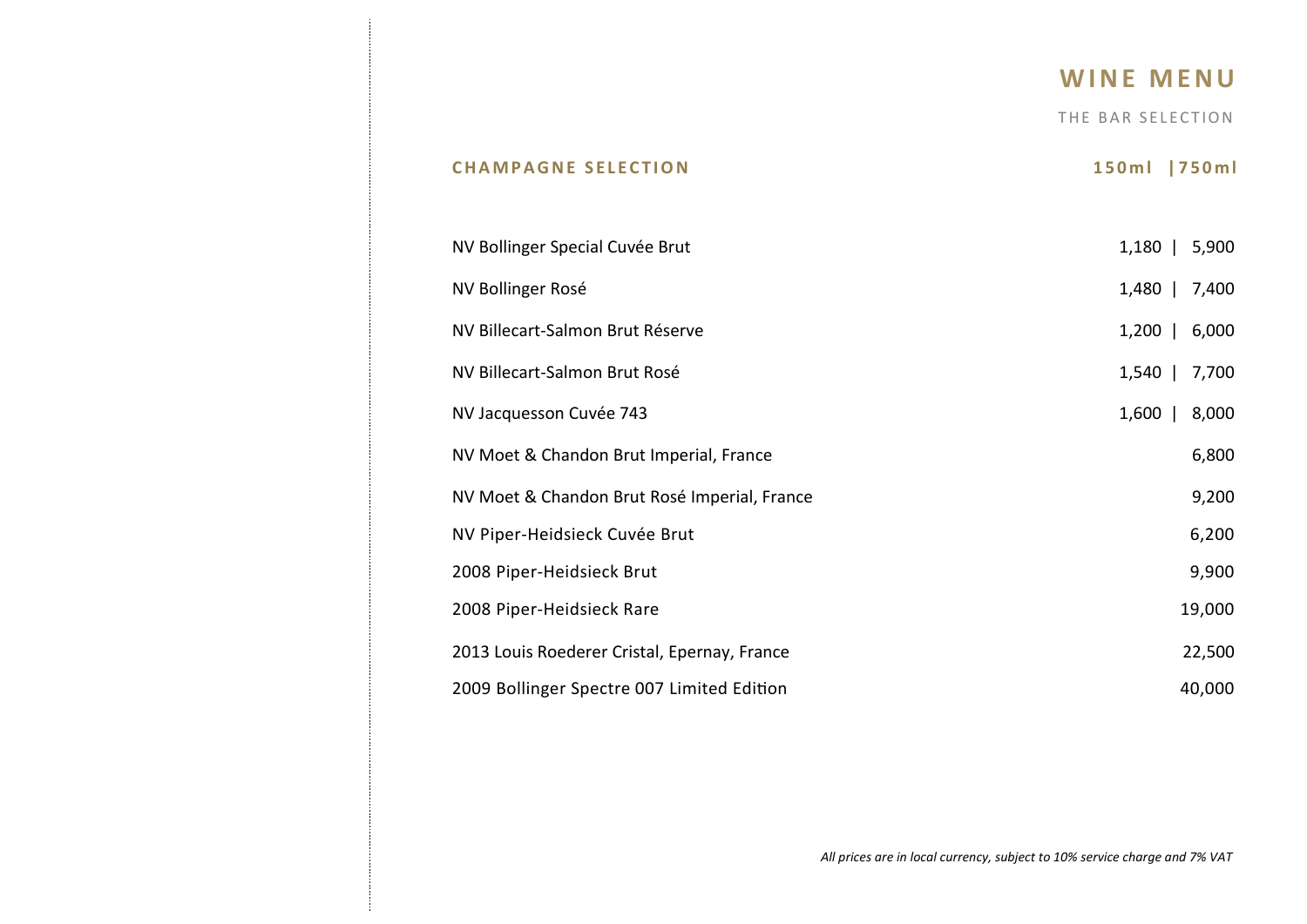THE BAR SELECTION

| <b>WHITE WINE SELECTION</b>                                                                | 750m   |
|--------------------------------------------------------------------------------------------|--------|
| <b>FRANCE</b>                                                                              |        |
| 2019 Domaine de Fondrèche, Ventoux, Rhône Valley<br>Grenache Blanc   Roussanne   Clairette | 3,150  |
| 2018 Domaine Louis Michel & Fils, Chablis, Burgundy<br>Chardonnay                          | 4,200  |
| 2018 Stéphane Ogier, Le Passage, Saint-Joseph, Rhône Valley<br><b>Marsanne</b>             | 4,500  |
| 2016 La Coulée de Serrant, Nicolas Joly, Loire Valley<br>Chenin Blanc                      | 10,500 |

 $\mathbf{j}$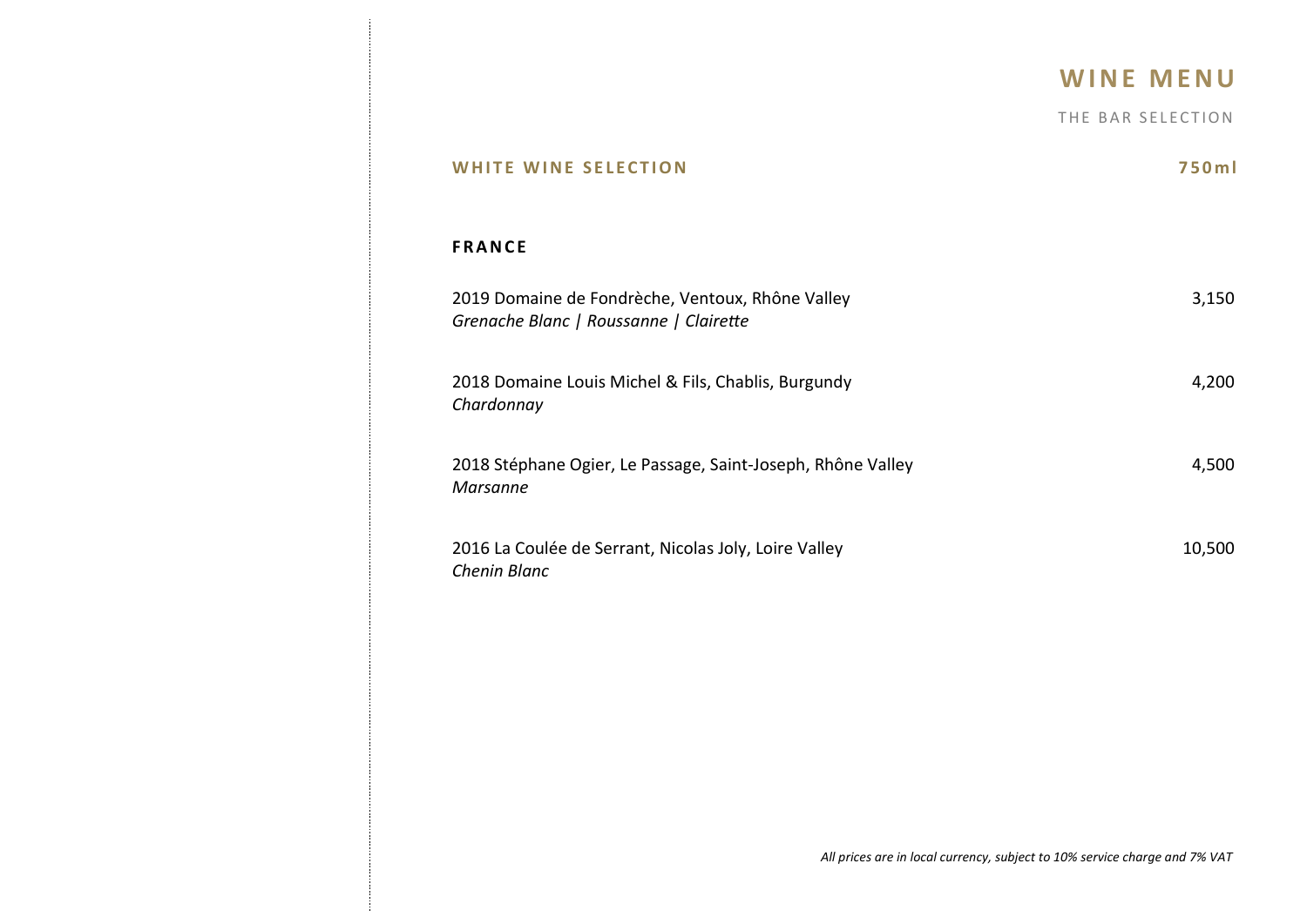THE BAR SELECTION

| <b>WHITE WINE SELECTION</b>                                                             | 750ml  |
|-----------------------------------------------------------------------------------------|--------|
| <b>AUSTRIA</b>                                                                          |        |
| 2014 Weingut Velich, TO, Neusiedlersee<br>Chardonnay   Sauvignon Blanc   Welschriesling | 3,600  |
| 2016 Salomon Undhof, Von Stein, Kremstal<br>Grüner Veltliner                            | 4,500  |
| 2016 Salomon Undhof, Ried Pfaffenberg Erste Lage, Kremstal<br>Riesling sustainable      | 6,300  |
| 2015 Moric, Sankt Georgen, Mittelburgenland<br>Grüner Veltliner                         | 11,900 |
|                                                                                         |        |
|                                                                                         |        |
|                                                                                         |        |

 $\mathbf{j}$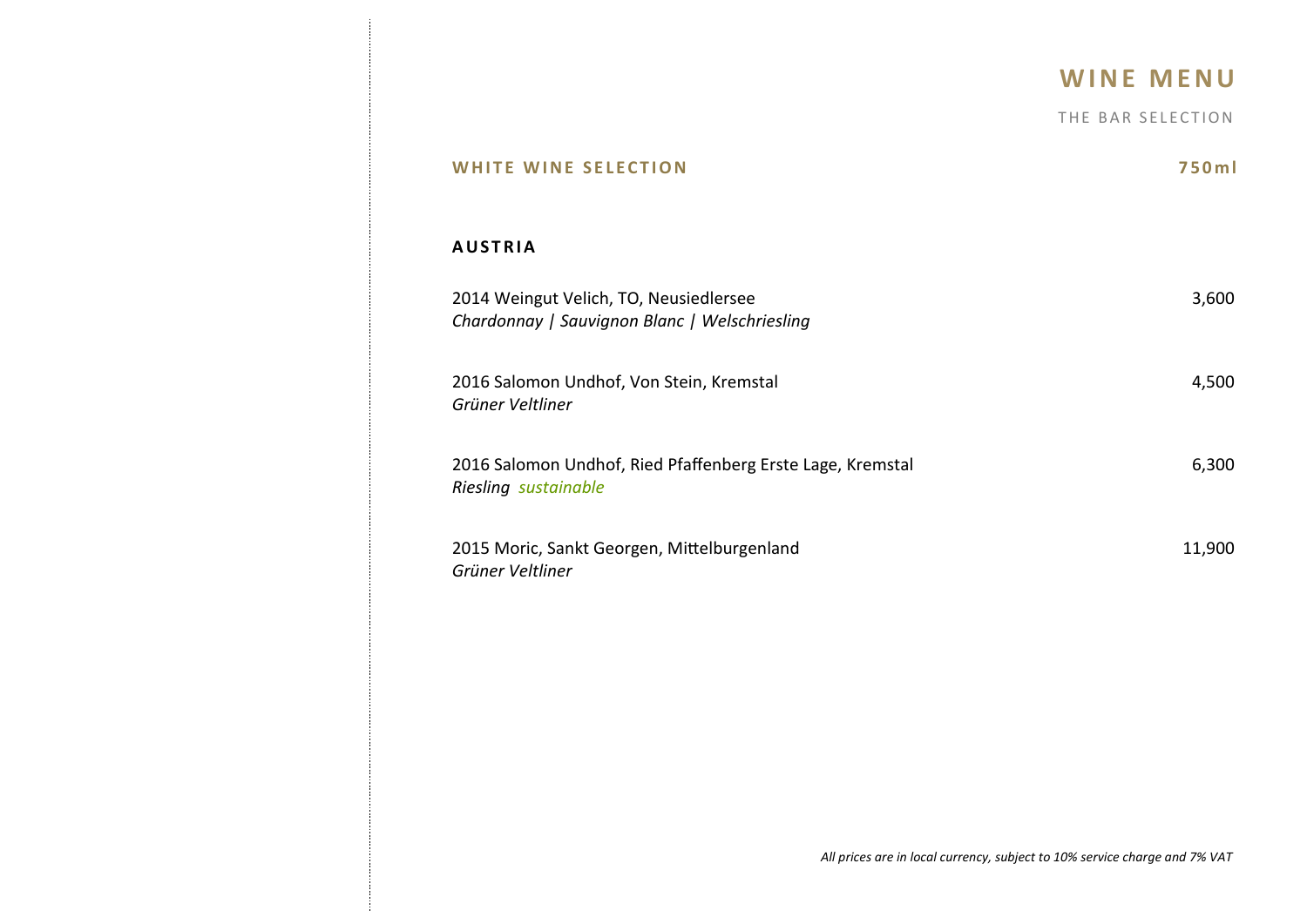THE BAR SELECTION

| HITE WINE SELECTION                                                                         | 750ml |
|---------------------------------------------------------------------------------------------|-------|
| <b>ITALY</b>                                                                                |       |
| 2020 Vigneti, Le Monde, Grave del Friuli<br>Pinot Grigio sustainable                        | 3,300 |
| 2019 Planeta, La Segreta Il Bianco, Sicily<br>Grecanico   Chardonnay   Viognier sustainable | 3,100 |
| 2019 Cantine Lvnae, Black Label, Colli di Luni, Liguria<br>Vermentino                       | 3,750 |
| 2019 Planeta, Menfi, Sicily<br>Chardonnay sustainable                                       | 4,600 |
|                                                                                             |       |
|                                                                                             |       |

ł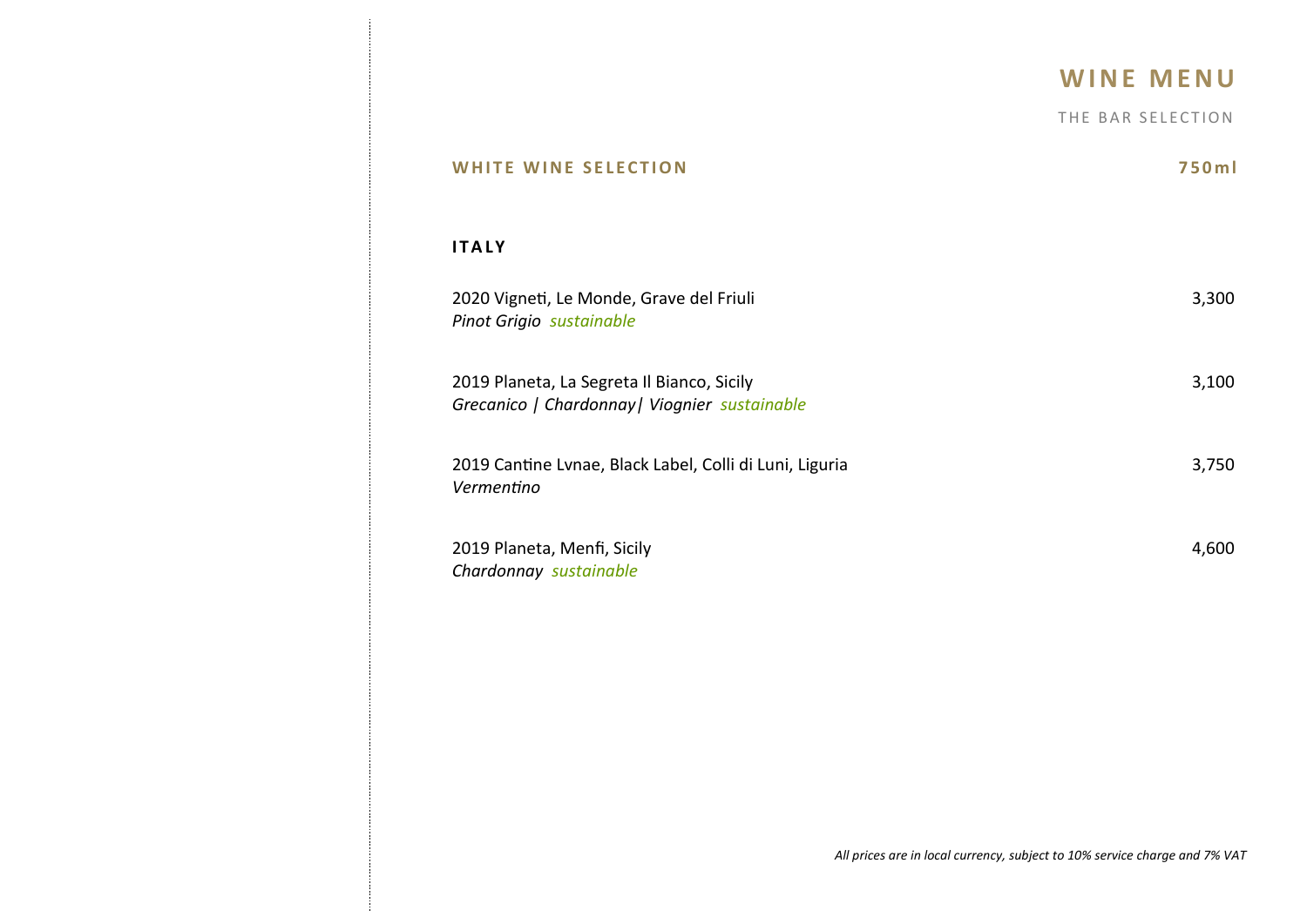|                                                                               | <b>WINE MENU</b>  |
|-------------------------------------------------------------------------------|-------------------|
|                                                                               | THE BAR SELECTION |
| <b>WHITE WINE SELECTION</b>                                                   | 750ml             |
| <b>SPAIN</b>                                                                  |                   |
| 2019 Bodegas Bastida, Talma, Jumilla<br>Sauvignon Blanc                       | 2,300             |
| 2012 Remelluri, Blanco, Rioja Alavesa<br>Grenache Blanc   Marsanne   Viognier | 11,900            |

Ĵ.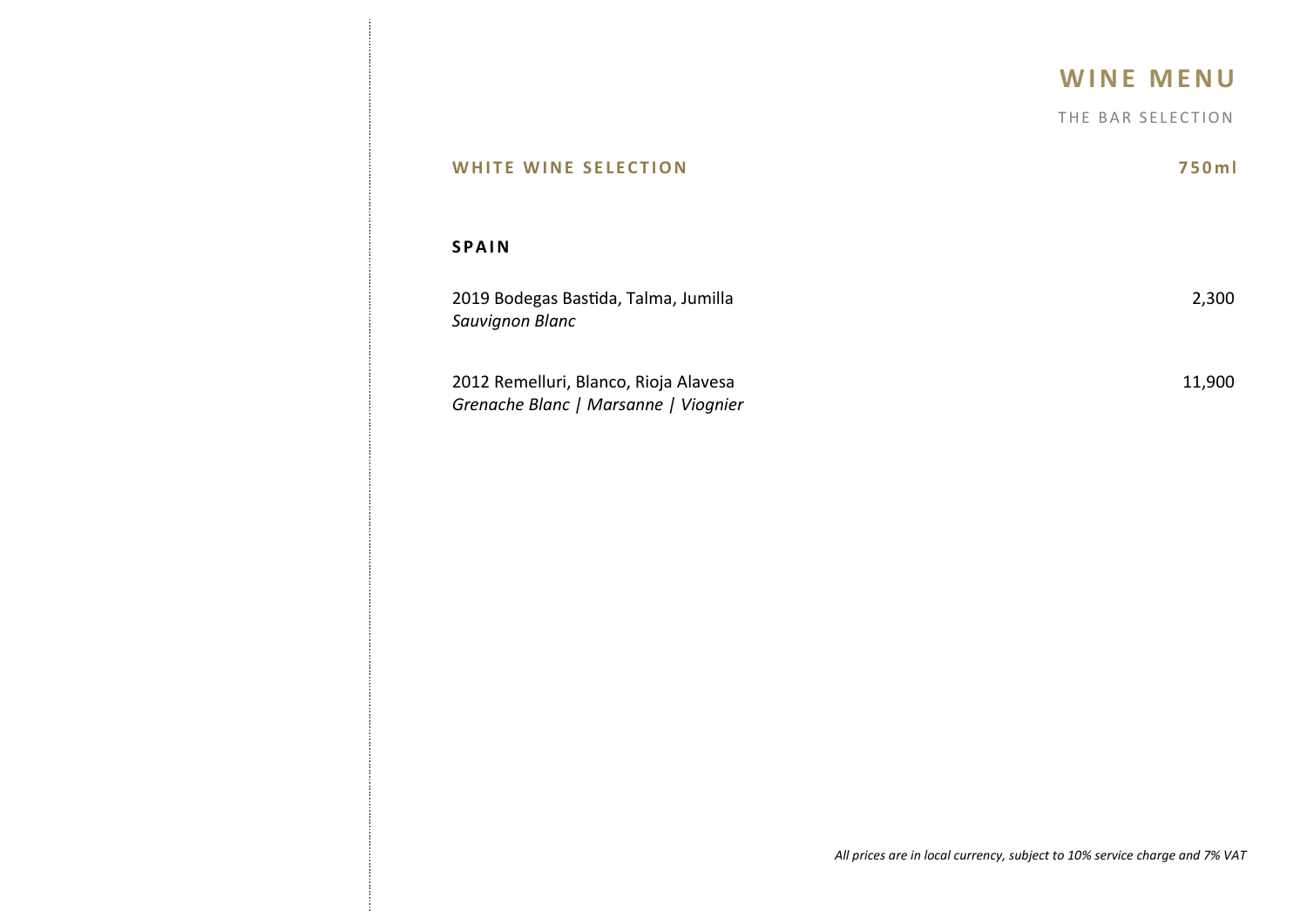THE BAR SELECTION

| <b>RED WINE SELECTION</b>                                                                                   | 750ml  |
|-------------------------------------------------------------------------------------------------------------|--------|
| <b>FRANCE</b>                                                                                               |        |
| 2019 Domaine des Aires Hautes, Tradition, Minervois, Languedoc-Roussillon<br>Grenache   Carignan   Cinsault | 2,900  |
| 2016 Domaine Morey Coffinet, Vieilles Vignes, Chassagne Montrachet, Burgundy<br><b>Pinot Noir</b>           | 6,200  |
| 2013 Château Clinet, Pomerol, Bordeaux<br>Merlot   Cabernet Sauvignon                                       | 13,200 |

ł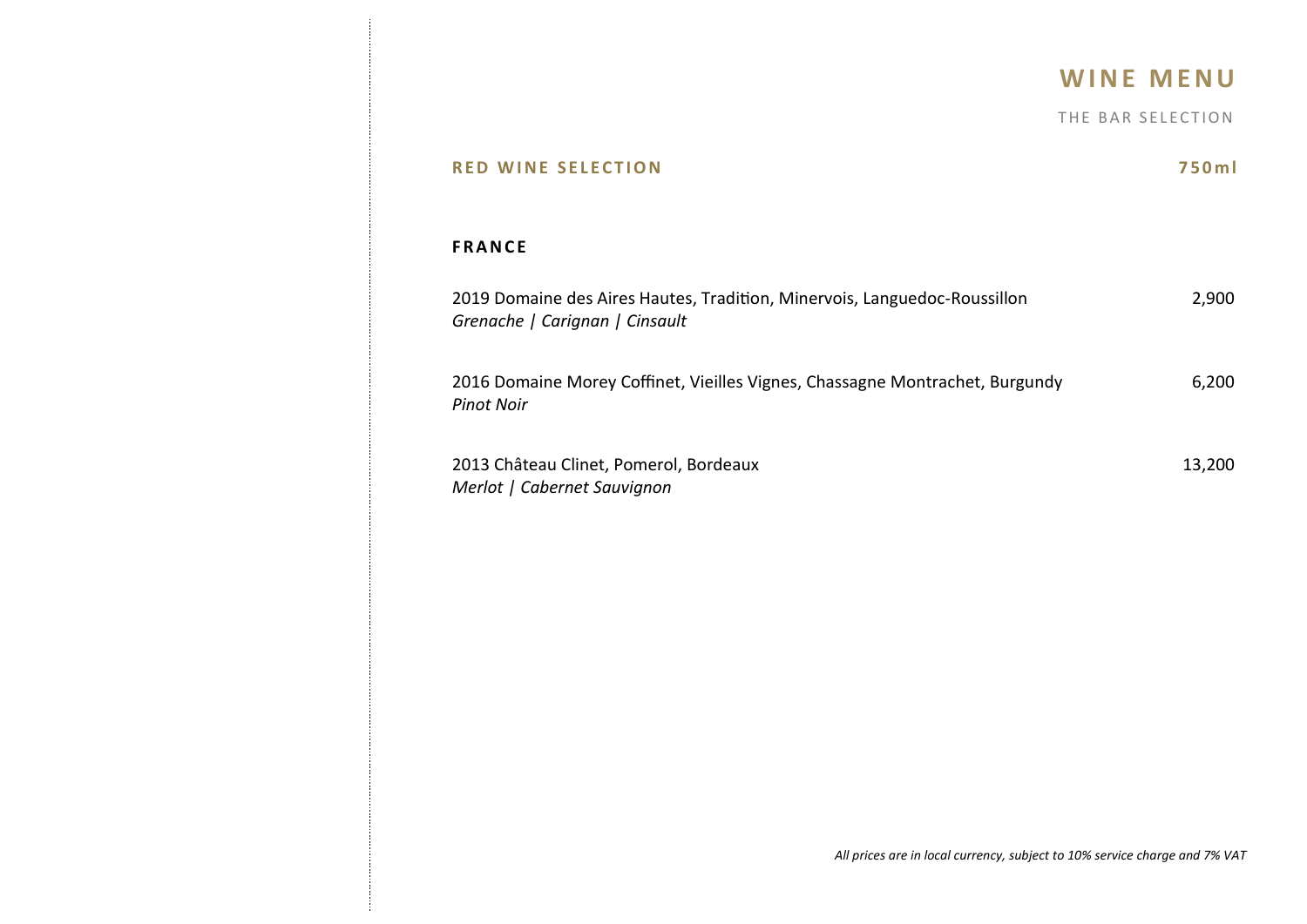THE BAR SELECTION

| <b>RED WINE SELECTION</b>                                                                                  | 750ml  |
|------------------------------------------------------------------------------------------------------------|--------|
| <b>AUSTRIA</b>                                                                                             |        |
| 2014 Gernot Heinrich, Leithaberg, Burgenland<br>Blaufränkisch biodynamic                                   | 4,650  |
| <b>ITALY</b>                                                                                               |        |
| 2019 Viberti, La Gemella, Barbera d'Alba, Piedmont<br><b>Barbera</b>                                       | 3,200  |
| 2018 Cantina di Negrar, Le Preare, Amarone della Valpolicella Classico<br>Corvina   Corvinone   Rondinella | 3,700  |
| 2015 Castello di Volpaia, II Puro Casanova, Chianti Classico Gran Selezione<br>Sangiovese organic          | 12,150 |
|                                                                                                            |        |
|                                                                                                            |        |

ł